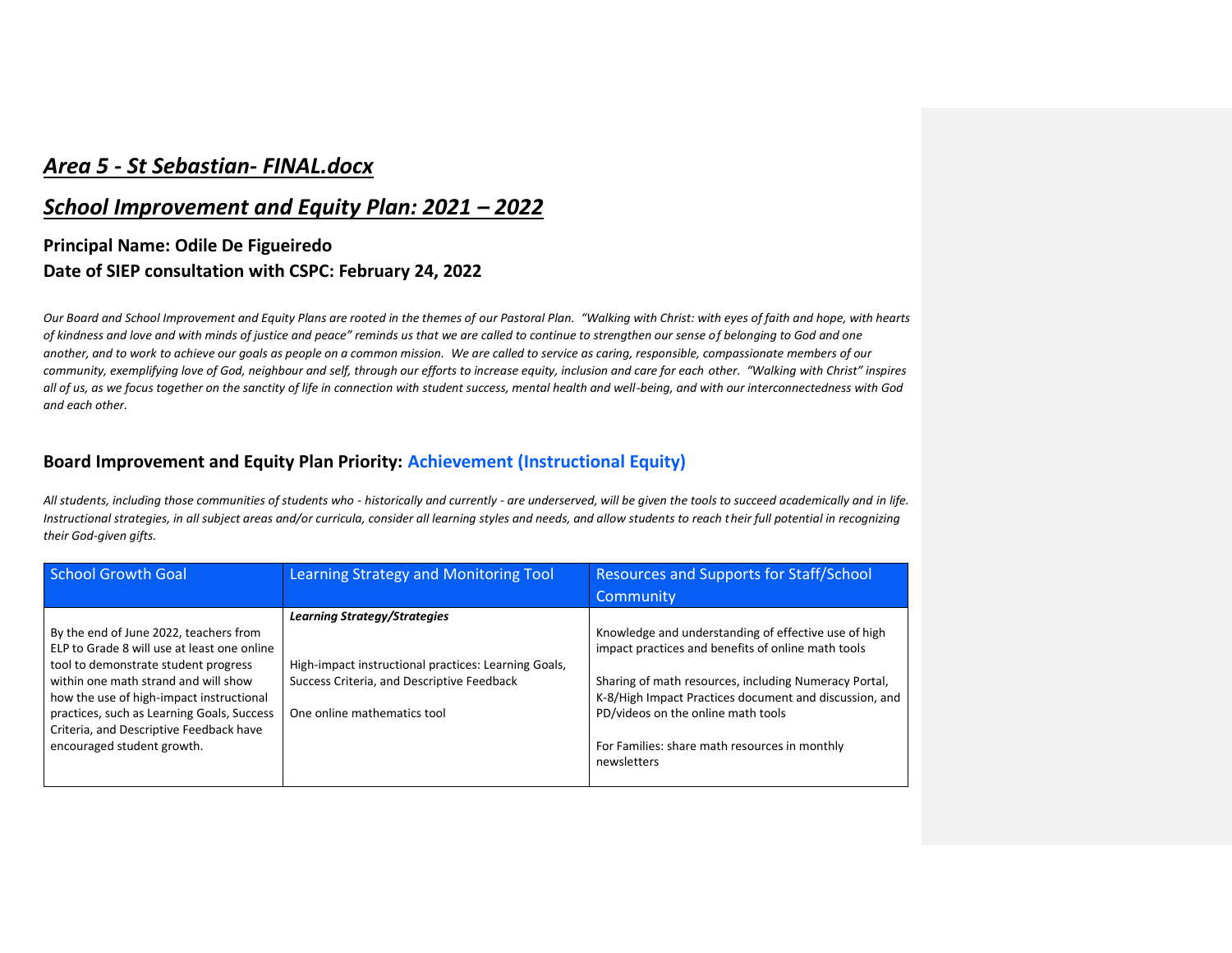| <b>Evidence and Monitoring Tools</b>                                  |  |
|-----------------------------------------------------------------------|--|
| Triangulation of data-Observations, Conversations,<br>Products        |  |
| Ongoing monitoring of progress through the online<br>mathematics tool |  |
| Student self-assessment                                               |  |
| Report cards                                                          |  |

## **Board Improvement and Equity Plan Priority: Mental Health, Well-Being and Engagement (Faith and Wellness)**

Catholic education encourages an understanding of human life as an integration of body, mind and spirit and fosters the search for meaning as a lifelong spiritual *and academic quest. Health, wholeness and well-being contribute to students' ability to learn to be life-long learners and live healthy, Faith-filled active lives. (Institute of Catholic Education (ICE), 2020)*

*All students will be supported to improve mental health, well-being and engagement, which requires boards to foster a sense of belonging and a positive school environment that provides students with appropriate, timely and quality school-based mental health supports, using a tiered approach to intervention.*

| <b>School Growth Goal</b>              | Learning Strategy and Monitoring Tool                   | Resources and Supports for Staff/School<br>Community |
|----------------------------------------|---------------------------------------------------------|------------------------------------------------------|
| A Relationship-Based Approach to       | <b>Learning Strategy/Strategies</b>                     | Knowledge of TCDSB Student Mental Health and Well-   |
| Student Well-Being and Achievement: By | Building relationships with students and ongoing check- | Being Strategy and process to follow when supporting |
| incorporating our Pastoral Plan,       | ins with those who require additional support           | children with mental health needs                    |

**Commented [CE1]:** Consider adding.